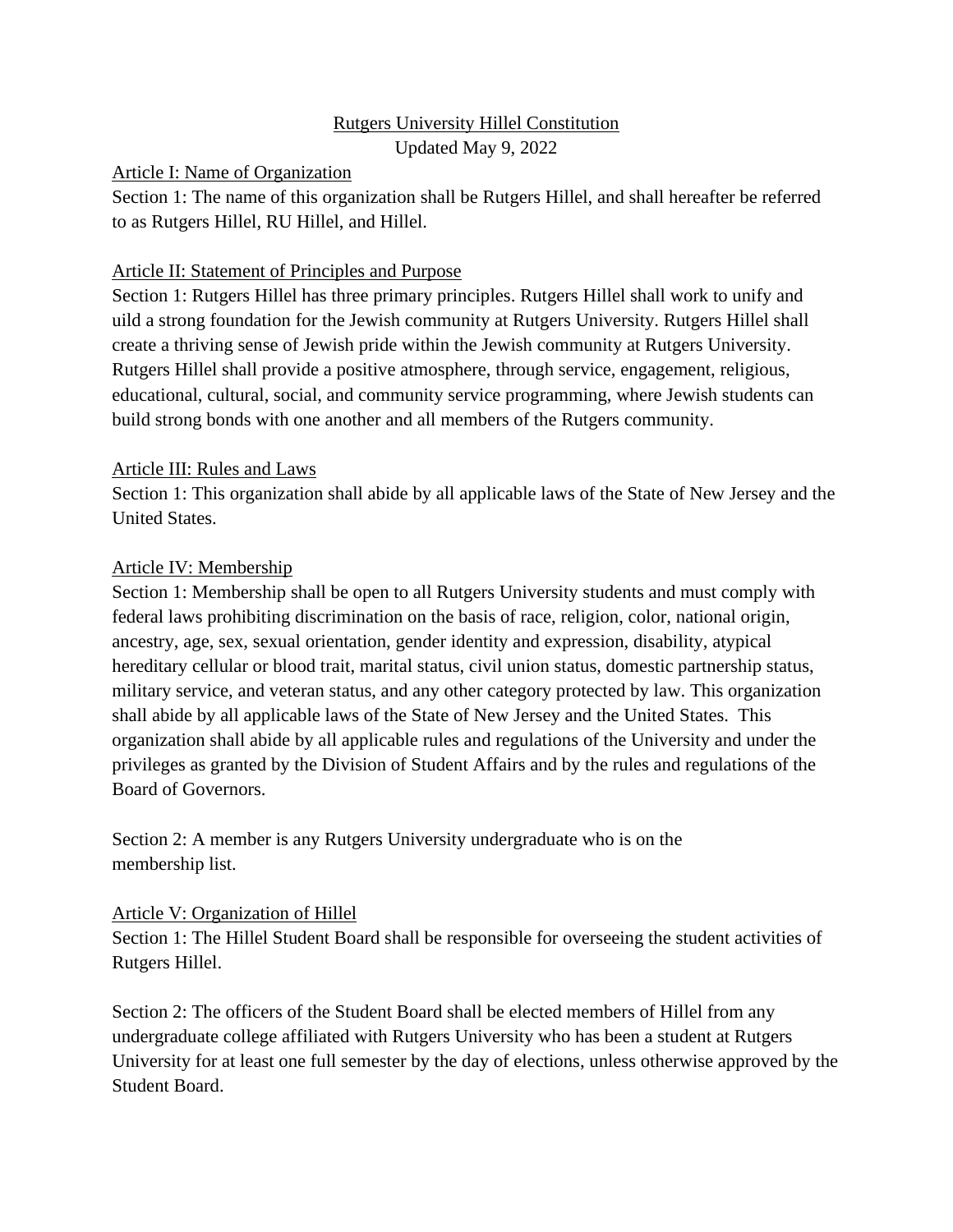Section 3: The minimum number of officers of the Student Board shall be eleven, consisting of: A President, Executive Vice President, Treasurer, Vice President of Communication, Vice President of Pluralism and Education, Social and Holiday Chair, Shabbat and Social Action Chair, Israel Chair, Reform Community Chair, Conservative Community Chair, and Orthodox Community Chair. More members may be added, upon discussion in a Town Hall Meeting and a 2/3 majority vote by the Student Board. In cases where more than one person shares a role on the Student Board, co-chairs must both attend board meetings and board events as two board members, rather than as halves of one position, unless there are extenuating circumstances.

Section 4: Each Student Board Member is required to schedule a weekly advising meeting with the appropriate Rutgers Hillel staff member.

Section 5: Shabbat is a primary program of Hillel. Thus, the entire Hillel board is responsible for promoting and executing Shabbat dinner program(s). All individual Board members, regardless of status as co-Chair, need to attend half the Shabbat Dinners over the course of a semester. If a board member arrives 15 minutes or more late to a Shabbat dinner, without an approved excuse by the President, they are considered to not be in attendance.

Section 6: All board members are required to attend at least 1 event planned by each other board member per semester. Hillel board members are required to promote Hillel in general and its status as the center for Jewish life on campus.

Section 7: All board members are required to attend at least 1 Rutgers Hillel Fundraising Event per year. These include, but are not limited to, Annual Gala, Fit5K, or Golf Outing. The purpose of attending these events is to strengthen the relationship between students and donors and to allow the students to promote Hillel and its ideals and leadership to the sponsors and generous donors of Rutgers Hillel.

Section 8: All board members are required to attend board meetings. They are allowed to miss two board meetings per semester, excluding extenuating circumstance. Board members are not allowed to miss town hall meetings, except for extenuating circumstances.

 If a board member has missed three or more board meetings without any contact with their staff advisor or the student president, then an interim board member will be appointed by the student president and voted into office by the student board during its next meeting. For Co-Chairs please see 1. For the Reform, Conservative, or Orthodox Community Chairs please see 2. After the interim position has been filled, if the original student board member misses two more board meetings then the procedure for filling vacancies will be initiated. This implies a total of five weeks of missed board meetings. The interim board member will have to participate equally in the process of filling a vacancy.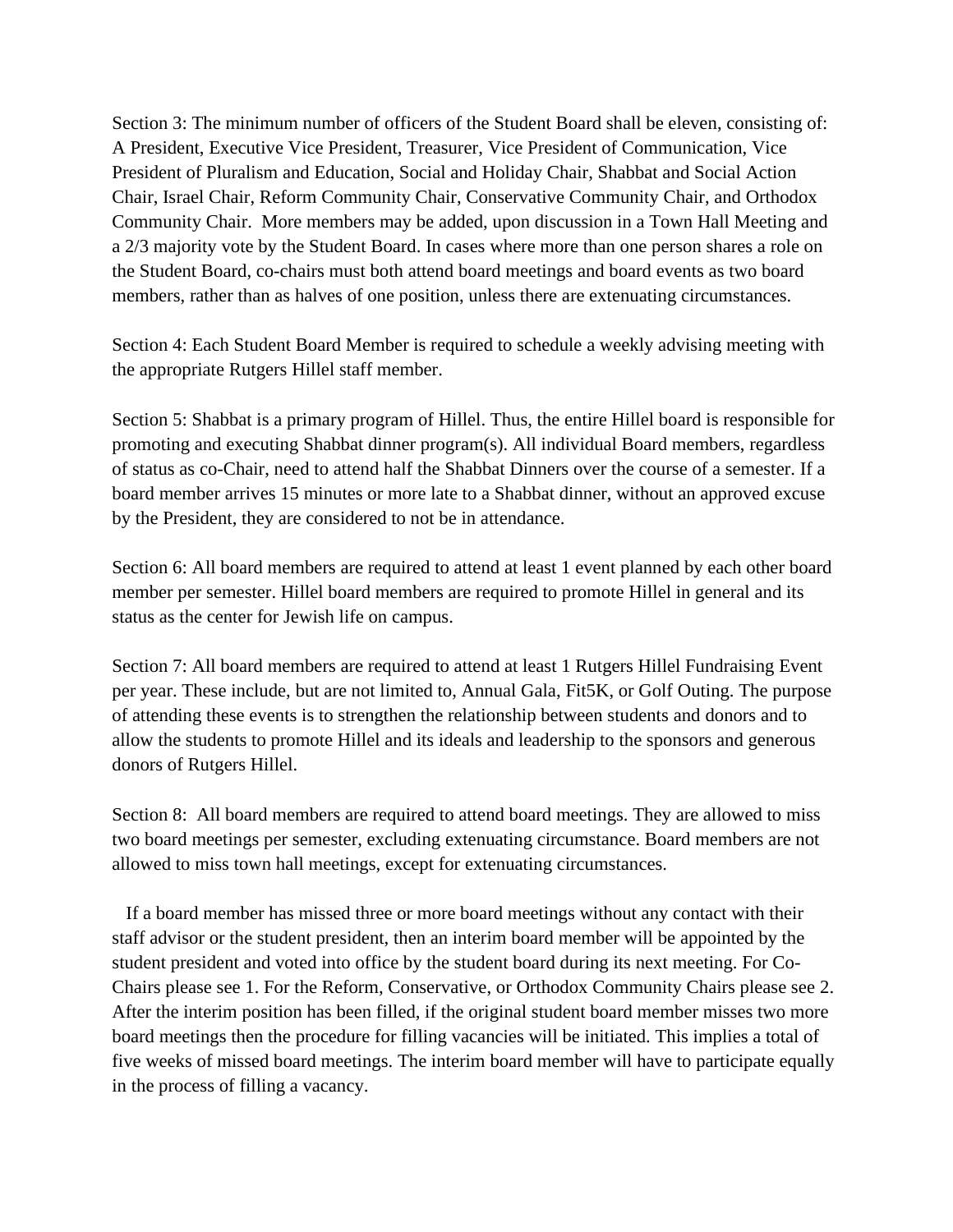#### 1. For Co-chairs:

If a co-chair has been out of contact for more than three weeks, then the present co-chair can initiate the process of requesting a new interim co-chair.

2. For the Reform, Conservative, or Orthodox Community Chairs: If the missing board member is a representative of the Reform, Conservative, or Orthodox community, it is the student president's responsibility to meet with the board of the Reform, Conservative, or Orthodox Community to discuss the appointment of the interim board member before they are voted into office by the student board at its next meeting.

Section 9: Some Hillel funded sub-groups may choose to create their own constitutions to govern their internal operations. However, the substance of the other constitutions must comply with all provisions included in this constitution.

Section 10: Meetings

10a. Board Meetings

1) The Hillel Student Board shall meet in a forum to discuss questions, comments, concerns, and vision. Any pertinent business may be raised. Meetings are closed, but the President may approve guests.

a. The first 15 minutes of board meetings are open to the public community to raise any questions, comments, concerns, and visions.

2) The structure of board meetings and frequency of board meetings shall be up to the discretion of the President.

3) Each board member (excluding the President) shall have one vote on the board, with the President only voting when there is a tie.

4) The minimum number of officers needed for a quorum on the Hillel Student board is twothirds of the board members. No voting may take place without a quorum

10b. The student board shall meet regularly per discretion of the President to discuss progress, problems, and future plans. Meetings shall serve as a forum for discussion of issues and concerns pertinent to the Hillel community. Meetings will be held at least twice a month, as the calendar permits, in person. Additional virtual meetings will happen as necessary.

10c. Town meetings

1) Town Meeting shall be held at least once a semester or more as needed. The need for town meetings will be determined by the student board.

2) Town Meetings shall be open to all members of the Hillel community.

3) Agenda for discussion shall be set by the President in consultation with the Student Board.

4) Anyone may raise an issue at these forums, however the President shall serve as

Parliamentarian and "Speaker of the House", responsible for maintaining order and progress of the forum.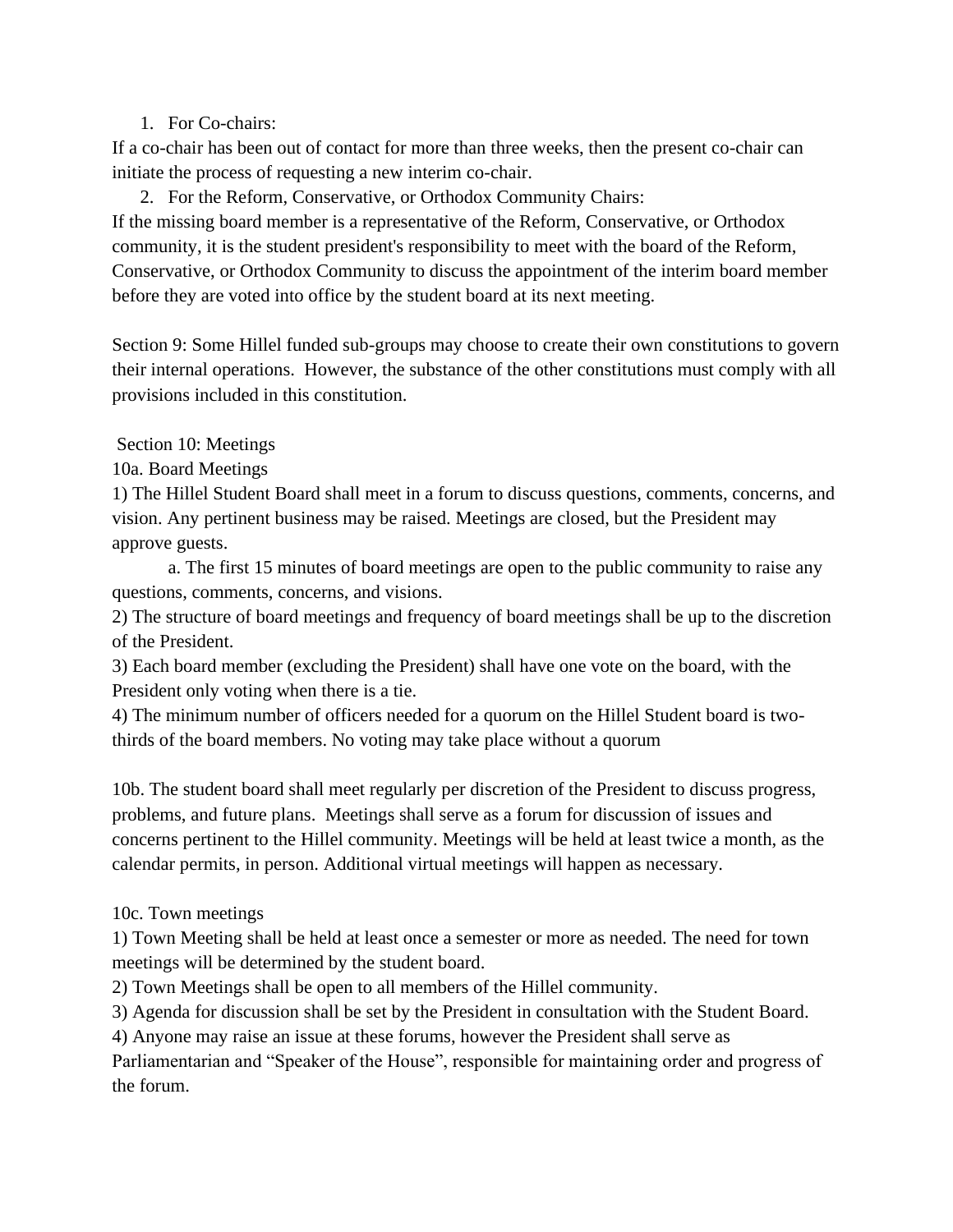5) Town Meetings shall include a social element in order to attract attendance and involvement of the greater Hillel community.

# 10d. Leadership Day

1) The board members will meet prior to each semester for training. The president will go over the Constitution to identify each board member's responsibilities.

2) Each board member will create an outline of his or her goals and methods of approach for the future semester, and review it with the president at this time. The board member is responsible for meeting with his or her respective staff member to review and finalize this plan and submit it to the president according to a timeline set by the president.

10e. Minutes: The minutes of every Board Meeting and Town Meeting shall be published on the Rutgers Hillel website and made available to the general public, excluding certain conversations held during board meetings that can be designated as off the record.

1) Any board member may request that a specific topic be discussed off the record. If the subject matter is deemed appropriate for off the record conversation by a simple majority vote by positions, the Vice President of Communication is permitted to leave it out of the published minutes. Every vote will be considered off the record.

2) Reasons for exclusion from the published minutes are limited to private information about students, donors, financial information, staff, elections, and/or tentative programming. If the subject matter does not fall under one of these categories, it cannot be deemed appropriate for off the record conversation.

Section 11: Officer Responsibilities of the Hillel Student Board

# 11a. President-

The President shall be responsible for informing the members of the Hillel Student Board about Rutgers University regulations and policies and shall be responsible for all student board functions. The President shall be responsible for organizing and running all meetings of the Hillel Student Board. The President shall be responsible for overseeing and advising the Student Board, making sure that each Student Board member carries out their assigned duties in a timely fashion.

The President shall be also responsible for upholding the Hillel Student Board Constitution as Parliamentarian. The President is also responsible for distribution of the Hillel constitution. The President will act as "Speaker of the House" at meetings and consult with the assigned administrative advisor in regards to constitutional issues. The President shall be the official Rutgers University representative of Rutgers Hillel and shall act as the liaison to fellow student organizations, with the support of the Executive Vice President. The President will be responsible for forming coalitions between Hillel and other organizations on campus. The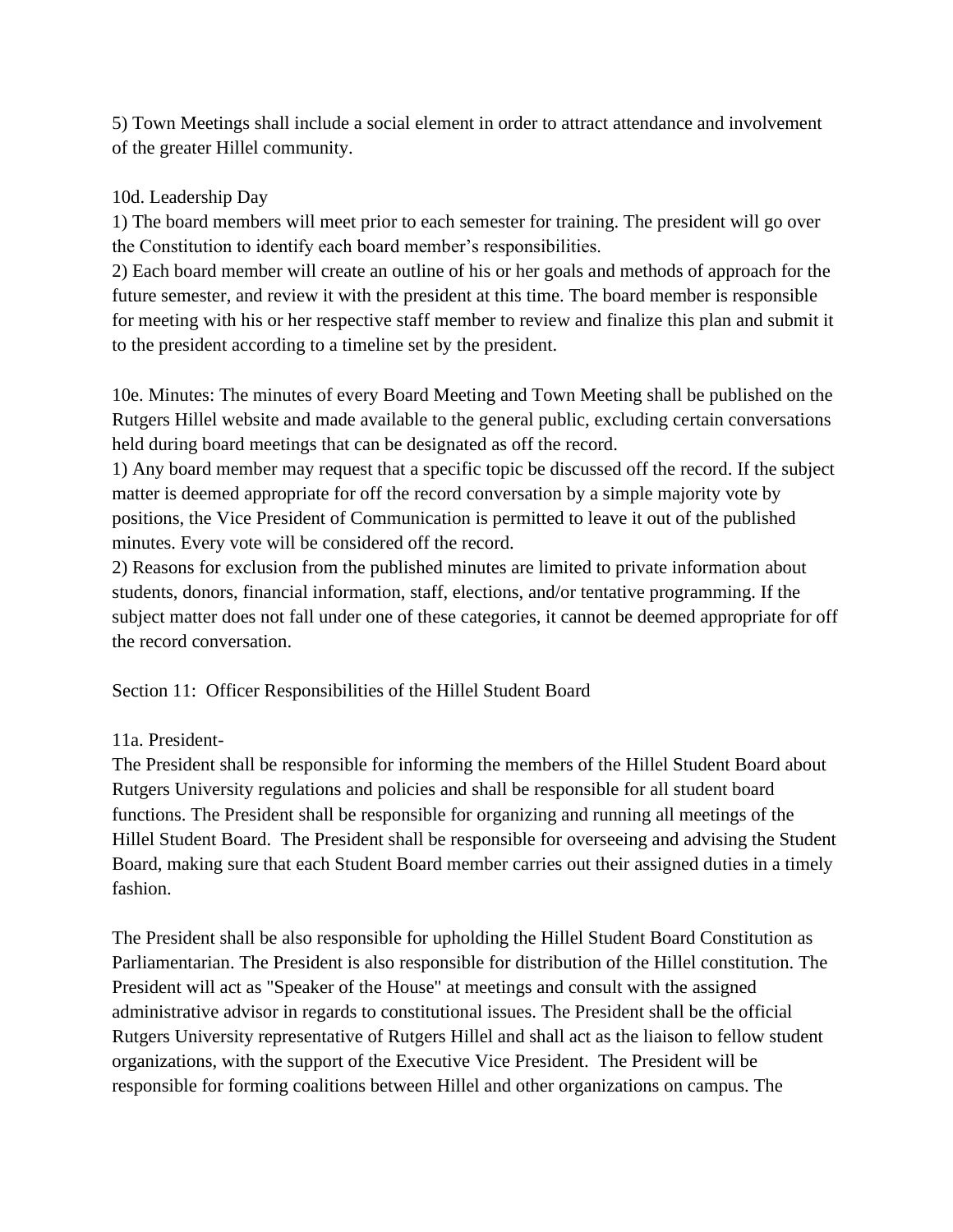President serves as the liaison between the Hillel Foundation board and the Hillel Student Board as well as between the Hillel staff and the Hillel Student Board. The President oversees all committees to ensure that committee members are fulfilling their duties, that the committee is in communication frequently, and that the committee heads are delegating responsibilities.

The President shall be responsible for attending meetings of the Board of Directors of the Hillel Foundation to inform the Foundation of student activities as well as be informed of the Foundation's activities. The President shall be responsible for meeting with a staff member of Hillel on a regular basis. The President shall consult and coordinate with the Hillel Staff about student use of the Hillel Building. The President shall have a sense of the programming calendar and work in conjunction with the Executive Vice President to ensure that all activities, events, and rooms are planned and used well. The President works with the Board to plan and execute all leadership training sessions as well as pre-semester activities. The President is responsible for creating, maintaining, and managing the Shabbat Dinner greeters and announcement rotations.

The President shall work closely with the Executive Vice President to assess the state of Jewish life at Rutgers and to work on a broad vision for the Jewish community.

#### 11b. Executive Vice President-

The Executive Vice President oversees special projects, such as new initiatives within Hillel. In that role, the Executive Vice President can plan programming directly or assist other students who would like to plan programs. The Executive Vice President should put forward a mechanism, of their choosing, each semester that allows all students, specifically non-board students to send event ideas and request money for their events. The Executive Vice President will be responsible for overseeing these initiatives and events, alongside their staff supervisor. The Executive Vice President is required to plan at least one co-sponsored event per semester for the religious communities as a collective task and shared financial obligations. The Executive Vice President works closely with the President, as they both have executive roles.

The Executive Vice President is also in charge of outreach. Through this role, the Executive Vice President will work closely with the LEAD fellows to ensure that people are being brought into Hillel through a variety of sources. Additionally, the Executive Vice President will be given a budget to take students out for coffee, like LEAD fellows, to continue fostering an outreach initiative.

The Executive Vice President shall work closely with the President to assess the state of Jewish life at Rutgers and to work on a broad vision for the Jewish community.

11c. Treasurer-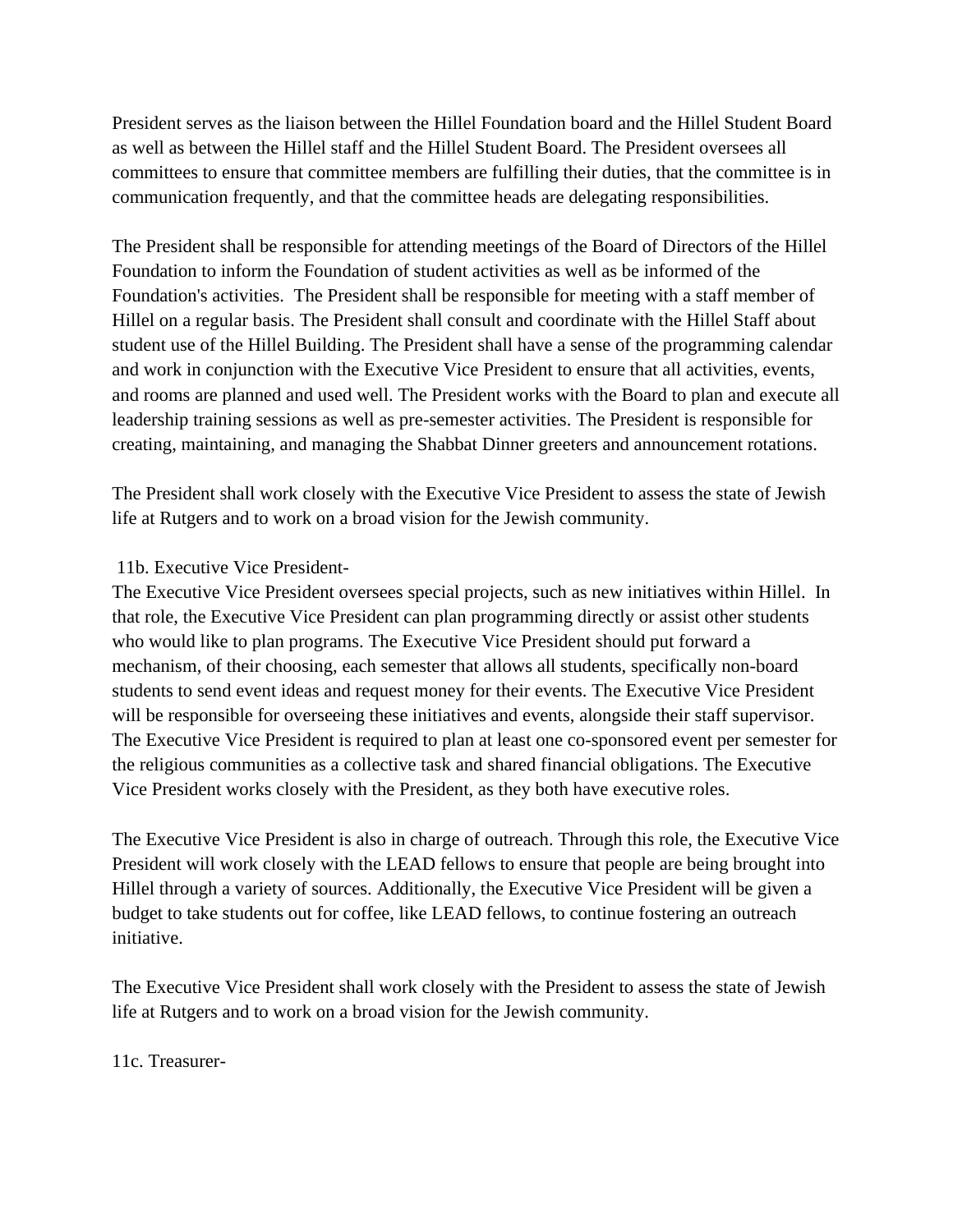The Treasurer processes the Student Board's budgets and oversees the RUSA budget. The Treasurer is responsible for re-registering Hillel as a Rutgers student organization. The Treasurer is responsible for coordinating a system of allocations of funds for programming. The Treasurer is responsible for issuing a treasury report at meetings of the Student Board. The Treasurer is responsible for creating and defending the yearly budget.

The Treasurer will be responsible for presenting, auditing, and re-allocating funds as deemed necessary once a month, during a board meeting.

11d. Vice President of Communication -

The Vice President of Communication is responsible for keeping minutes at meetings and fostering PR and various "engagement" tools for Hillel programming. The Vice President of Communication is responsible for advertising for Hillel through, for example, the weekly email, Hillel happenings, and other tools deemed necessary. The Vice President of Communication is also responsible for taking inventory of student supplies and purchasing overhead supplies as necessary.

The Vice President of Communication is responsible for creating the Facebook event for Weekly Shabbat Dinner in a timely fashion. The Vice President of Communication is also responsible for making flyers for events. While flyers are not mandatory for each event, the student board members will have the option to ask the Vice President of Communication for assistance in creating flyers for events. The turnaround time and deadlines for flyers will be determined by the Vice President of Communication.

# 11e. Vice President of Pluralism and Education -

The Vice President of Pluralism and Education shall be responsible for coordinating programs that will enhance the community's Jewish educational experience. The Vice President of Pluralism and Education shall work to foster a pluralistic learning environment, in which all the varied needs of Hillel's membership can be met. The Vice President of Pluralism and Education is responsible for creating large and small-scale programs for various events. The Vice President of Pluralism and Education is responsible for maintaining interdenominational educational programing, through interactive activities and text study sessions.

The Vice President of Pluralism and Education should work to create Holocaust Programming throughout the year, including, but not limited to, Kristallnacht and Yom Hashoah. The Vice President of Pluralism and Education is also responsible for the creation and collaboration of Interfaith programming events, such as Dialogues, Trialogoues, or Interfaith Shabbat Dinners.

11f. Social and Holiday Programming Chair -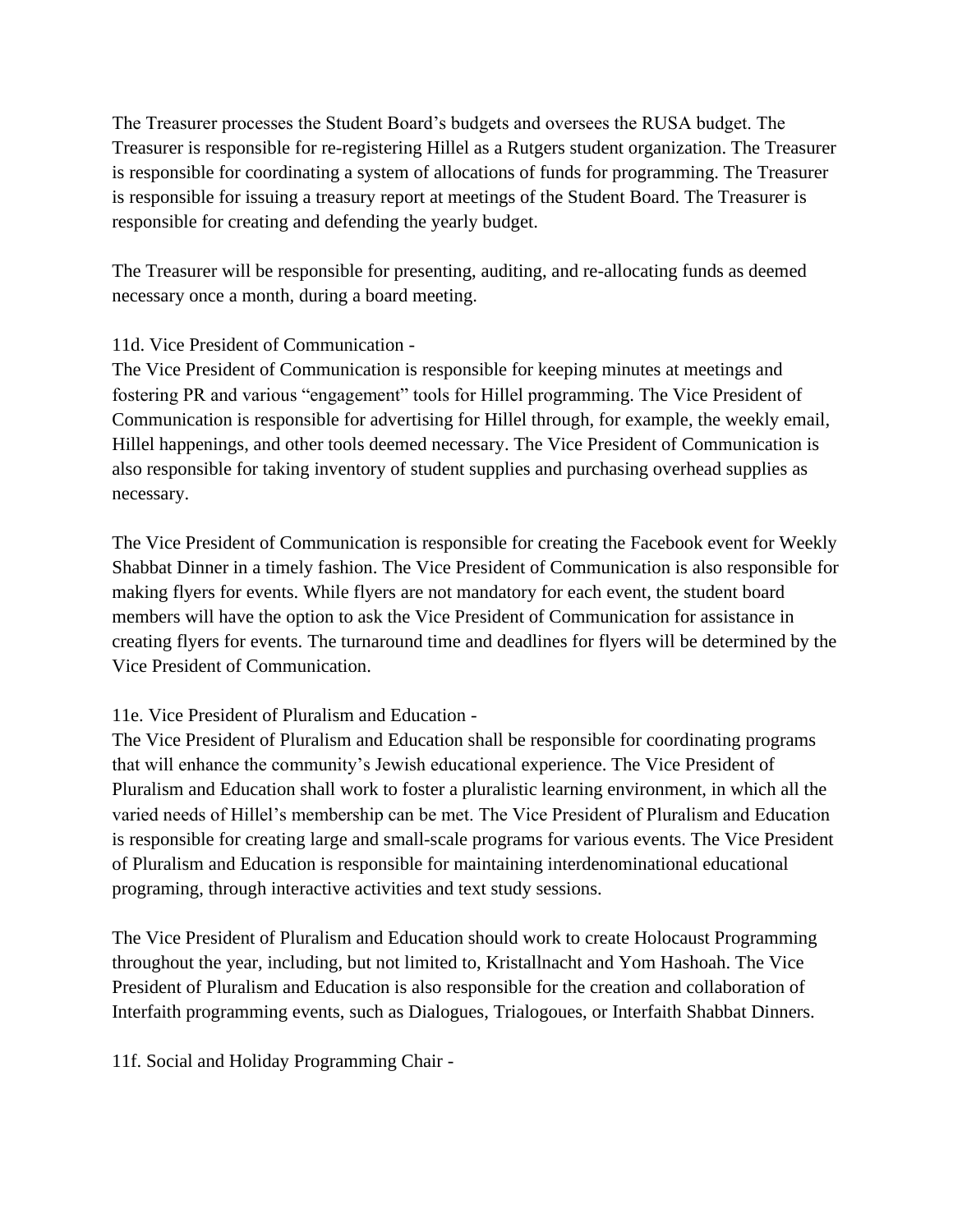The Social and Holiday Programming Chair shall be responsible for overseeing the running of social programming at Rutgers Hillel. The Social and Holiday Programming Chair shall be responsible for a minimum of three social programs per semester, such as, but not limited to, Midknight Breakfast, Kosher Fat Sandwich Night, Ice Skating, etc.

The Social and Holiday Programming Chair shall also be responsible for overseeing various holiday programming at Rutgers Hillel to promote interaction among all Jewish students at Rutgers. The Social and Holiday Programming Chair shall be responsible for coordinating various large and small-scale holiday programs such as Sukkot Event, Hanukkah Ball, Tu B'Shvat, and a Purim celebration, among other events.

The Social and Holiday Programming Chair is also responsible for organizing Sukkot decorations for all of Hillel's various sukkot.

The Social and Holiday Programming Chair is also responsible for organizing Passover meals during the intermediate days of the holiday.

11g. Shabbat and Social Action Chair -

The Shabbat and Social Action Chair is responsible for organizing Shabbat activities. These include, but are not limited to, organizing Oneg parties throughout the semester, communitywide lunches, Challah Baking, etc. The Shabbat and Social Action Chair is responsible for organizing at least one Shabbat activity per month.

The Shabbat and Social Action chair shall also be responsible for fostering community service programs in which Rutgers University students can volunteer their time. The Shabbat and Social Action Chair shall lead the Hillel community-based social action programs. The Shabbat and Social Action Chair shall be the liaison to other social action organizations on campus. The Shabbat and Social Action Chair shall be responsible for coordinating various large and smallscale programs for various events, such as Good Deeds Day, Chicken Soup for Stein Hospice (as needed), Mishloach Manot packaging, etc. The Shabbat and Social Action Chair shall also be responsible for coordinating at least 1 drive (food, clothes, blood drive, etc.) per semester.

The Shabbat and Social Action Chair should be in contact with the Rutgers Tzedek League, which should serve as the basis for a committee under this position.

#### 11h. Israel Chair-

The Israel Chair shall be responsible for overseeing programming, in accordance with the Hillel International Israel policy. It states: "Hillel is committed to Israel's right to exist and flourish as a Jewish and Democratic state within secure and recognized boundaries. Hillel welcomes, partners with, and aids the efforts of organizations, groups, and speakers from diverse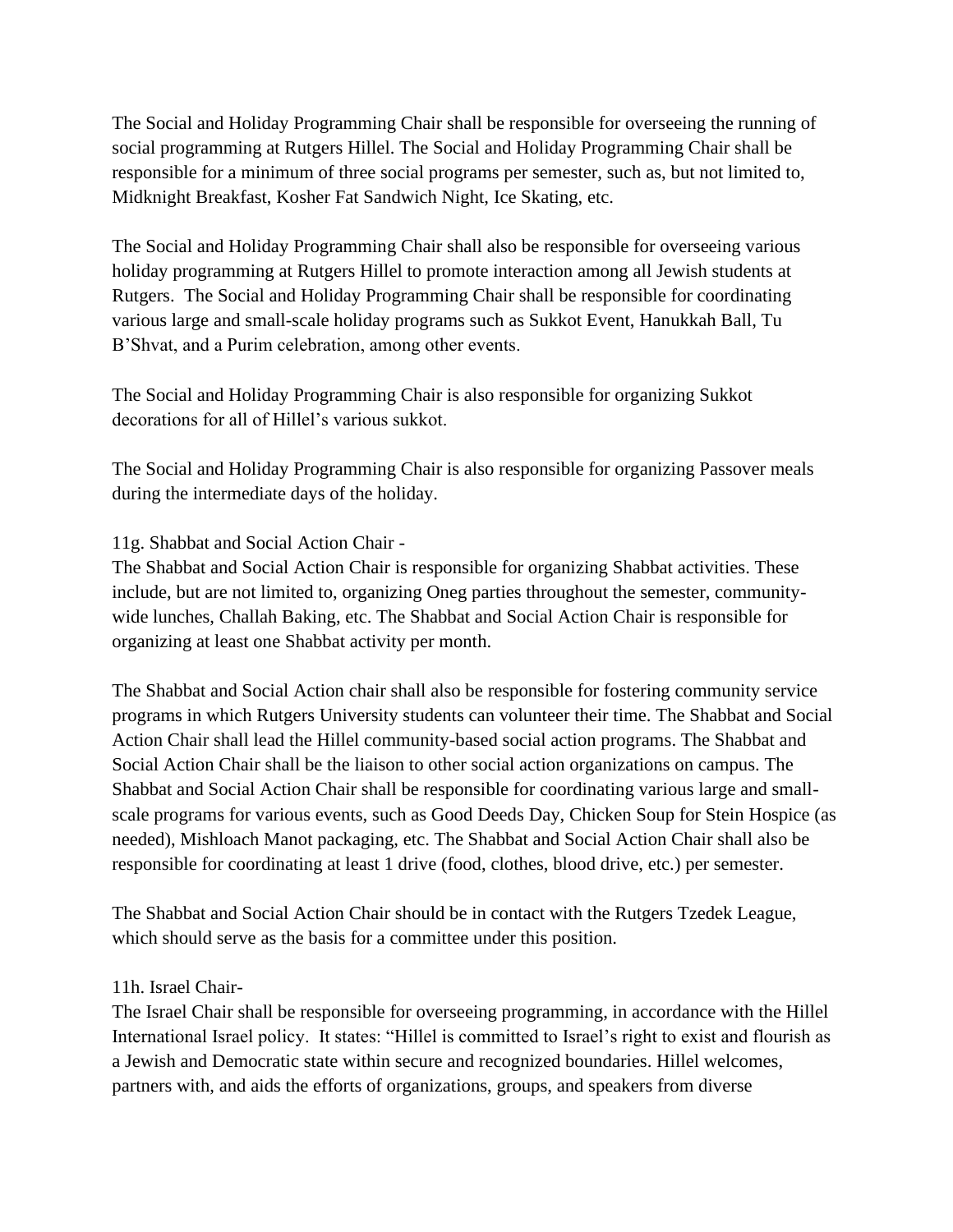perspectives in support of Israel as a Jewish and democratic state. Hillel will not partner with, house, or host organizations, groups, or speakers that as a matter of policy or practice:

Deny the right of Israel to exist as a Jewish and democratic state with secure and recognized borders;

- Delegitimize, demonize, or apply a double standard to Israel;
- Support boycott of, divestment from, or sanctions against the State of Israel;

● Exhibit a pattern of disruptive behavior towards campus events or guest speakers or foster an atmosphere of incivility."

The Israel Chair is responsible to oversee programs that can involve, but are not limited to, aspects of Israeli culture, education and politics. The Israel Chair is responsible for building pro-Israel coalitions in the greater Rutgers community and for other Israel needs that arise throughout the semester.

# 11i. Reform Community Chair(s) -

The Reform Community Chair(s) will be responsible for religious services geared towards their community. The Reform Community Chair(s) can also plan social and educational events, as necessary, to strengthen their community. The Reform Community Chair(s) shall be the liaison between their religious community and the rest of the Hillel Student Board.

# 11j. Conservative Community Chairs(s) -

The Conservative Community Chair(s) will be responsible for religious services geared towards their community. The Conservative Community Chair(s)can also plan social and educational events, as necessary, to strengthen their community. The Conservative Community Chair(s) shall be the liaison between their religious community and the rest of the Hillel Student Board.

# 11k. Orthodox Community Chair(s) -

The Orthodox Community Chair(s) will be responsible for religious services geared towards their community. The Orthodox Community Chair(s) can also plan social and educational events, as necessary, to strengthen their community. The Orthodox Community Chair(s) shall be the liaison between their religious community and the rest of the Hillel Student Board. The Orthodox Community Chair(s) must have served previously on the Orthodox community's board. If The Orthodox Community Chair(s) has not previously served on the Orthodox community's board, an appeal must be made to the Orthodox community board before the candidate applies for the position.

#### Article VII: Elections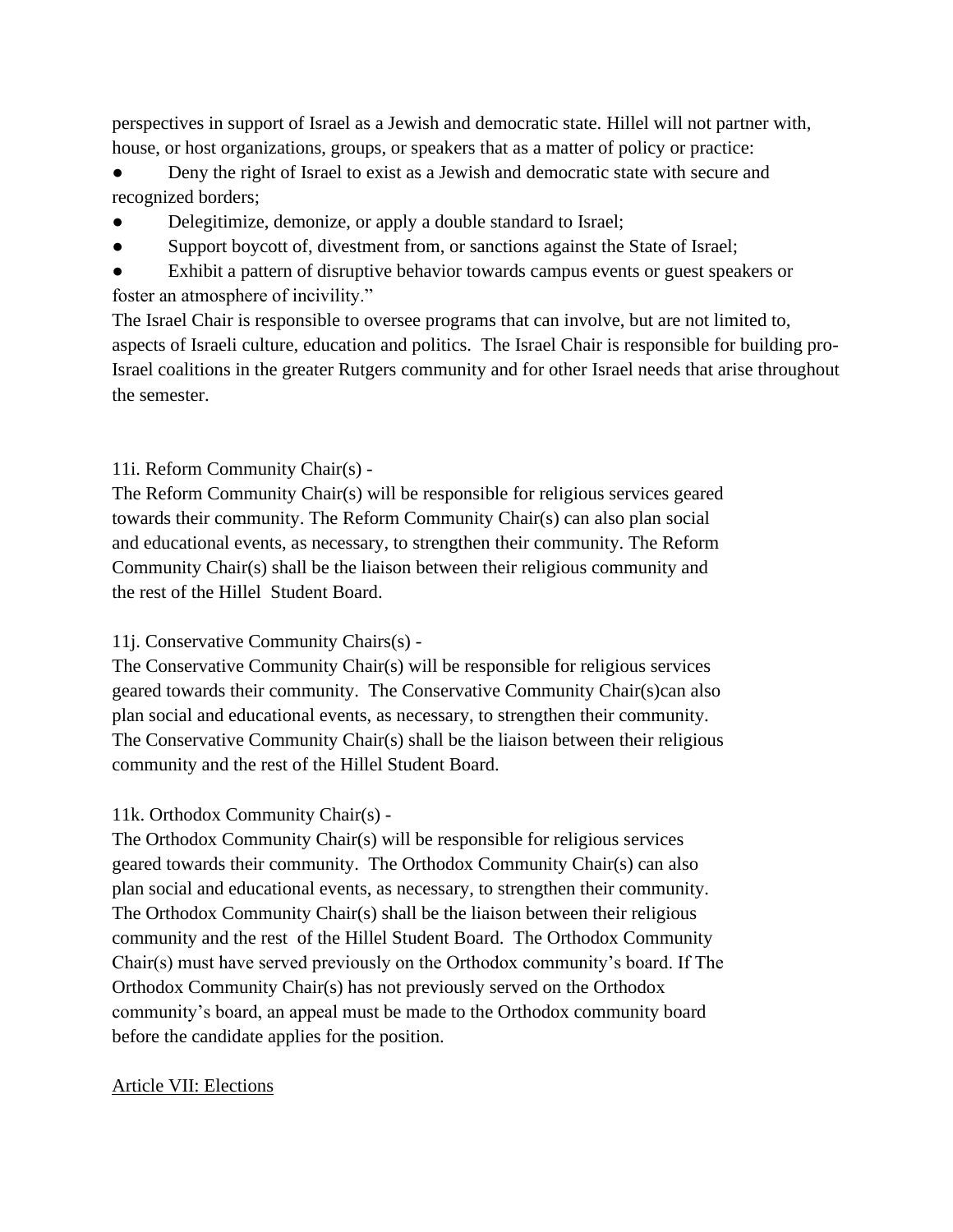Section 1: The Election Committee shall be nominated by the president and approved by the rest of the Student Board. In case that the President, who is by default the elections committee chair, is eligible to run again for student board, the President will need to sign a letter committing not to run for student board. If the President chooses to run for student board, the Executive Vice President will nominate the election committee and will also be expected to sign a letter committing not to run for student board. In the case that both are eligible for re-election, the entire student board will nominate people for the committee, and the nominated committee will internally elect a chair at their first meeting.

1a. The President can forfeit their position as chair of the Election Committee. In cases when the president forfeits, the Election Committee will internally elect a chair at their first meeting.

1b. The election committee will be formed by the second week of the spring semester. It will have no more than 10 members, including the chair. 1c. All members of the Election Committee will be expected to sign a letter committing to not run for in the Student Board Election.

Section 2: The Election Committee shall be responsible for election policies, procedures and the operation of the Candidates Forum.

2a. Prior to elections, a "Candidates Forum" shall be held at a location accessible to the majority of membership, providing a forum so that the candidates and membership may debate the qualifications of the candidates.

2b. The Elections Committee is responsible for creating an "Elections Guidelines" handbook to be published on the Hillel website at least two weeks prior to the first Candidates Information Session. The handbook will include all electoral campaigning rules and regulations and will be updated each year, as seen fit by the new committee.

Section 3: The Election Committee shall be responsible for informing the membership and the general public about the upcoming elections prior to elections.

Section 4: The Election Committee shall be responsible for monitoring the election and making sure that each voter is on the membership list. Members must be on the membership list by noon of the day after elections go live.

Section 5: Elections for the Student Board shall be held annually during the Spring semester and will be monitored by the Election Committee.

Section 6: Elections shall be held in a timely manner so that there will be one month of transition between the previously elected student board and the newly elected student board.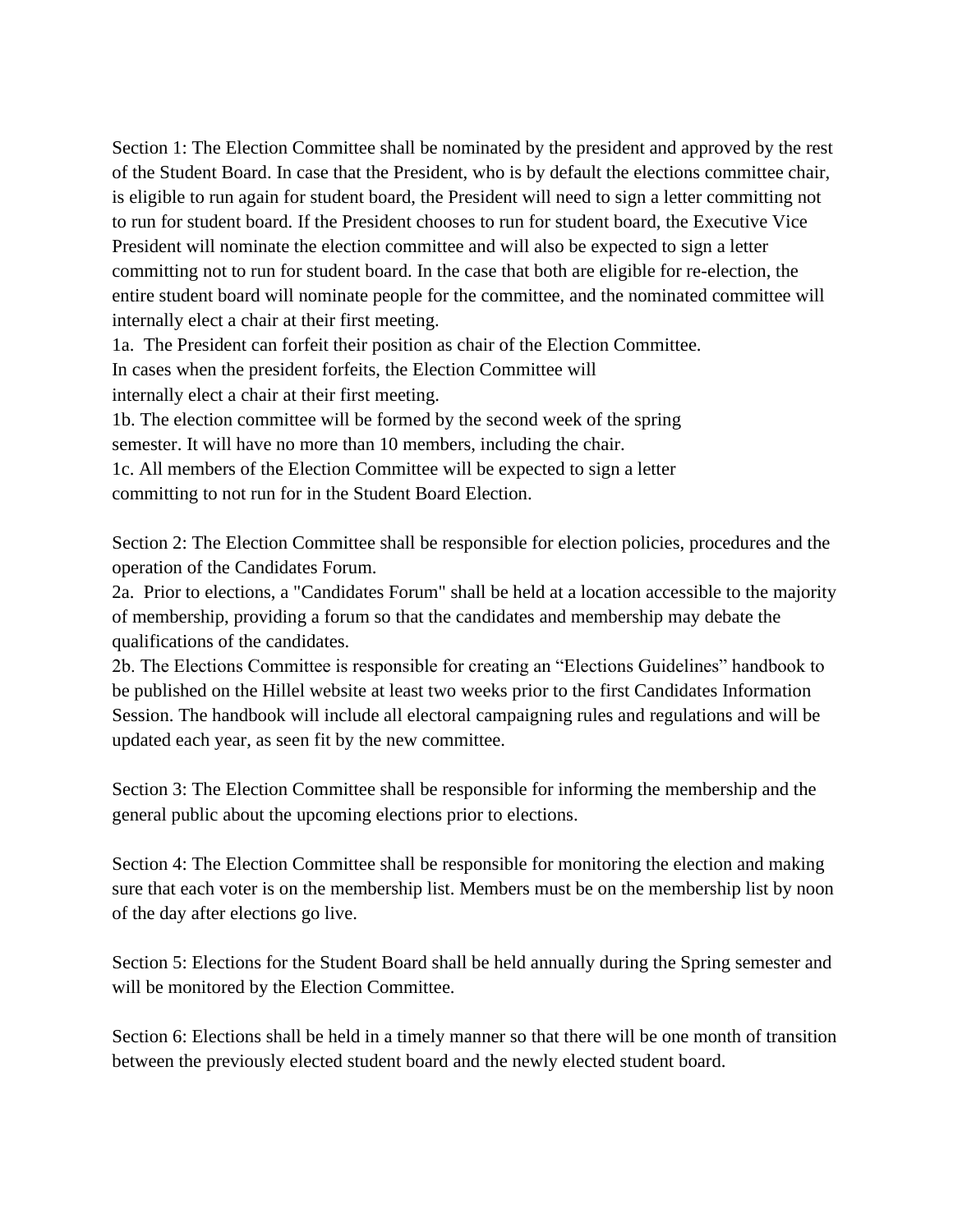Section 7: To be eligible for elections as President a member has had to have completed a term of no less than 3 months on the Hillel Student Board. Completing a term is defined as serving the full length of the elected term, without being impeached or resigning.

7a. A student who would like to run for President and has not previously served on the Hillel Student Board may gain approval from the elections committee to run for President. All appeals must be approved one (1) week prior to the deadline for submission of letters of intent to the elections committee.

7b. In the event that no Board member is running for the office of the President, the position will be open to any Rutgers Hillel member.

Section 8: The method of self-nomination shall be used to nominate all candidates, for both elected and appointed positions. Each candidate must submit a Letter of Intent, following the guidelines set by the election committee. Once a candidate submits a letter and the deadline for applying for board has passed, the candidate can appeal to the elections committee to make a change to the letter.

In the event that two or more people would like to run for a position together, on a slate where no more than two people would serve as co-chairs at a time, they can submit a joint Letter of Intent. The only positions that allow co-chairs are Social and Holiday Chair, Shabbat and Social Action Chair, Reform Community Chair, Conservative Community Chair, and Orthodox Community Chair.

In the event that 2 or more people would like to run for a position together, that is not stated to allow co-chairs, they may submit an appeal to the elections committee by a date determined by the elections committee. Reasons to appeal are: studying abroad, early graduation, internship/coop, and others. All reasons are subject to the discretion of the elections committee.

8a. In the event that a board member, who is in a position that allows co-chairs, who does not already have a co-chair, would like to take on a co-chair mid-term, the same procedure for vacancies applies, as detailed in Article VIII Section 4.

Section 9: The Voting Process

9a. Ballots shall be online, made prior to elections

9b. The letters of intent for board positions shall be part of the on-line ballot.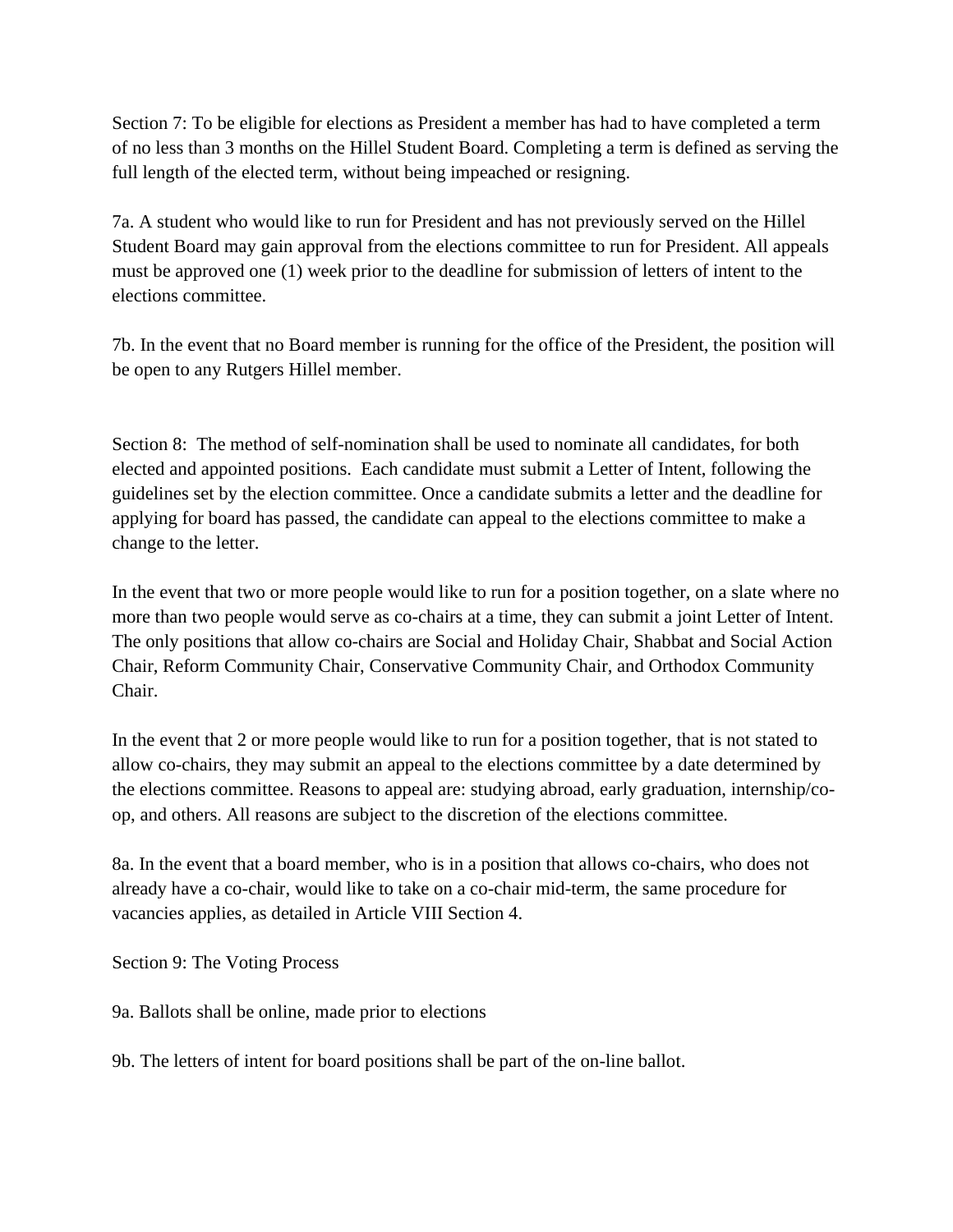9c. Each ballot will have the option of "I do not wish to vote for this position" and "I have no confidence in any candidate(s)" for each position in addition to the names of the candidates. i. Votes of "I do not wish to vote for this position" do not count towards total number of votes cast

9d. Voting shall be carried out by procedures determined by the Election Committee, but will take place on line in the span of no longer than one week, except in extenuating circumstances, as stipulated by the elections committee.

9e. All ballots cast will be checked against Hillel's membership list so that only the ballots of members will be valid.

9f. The winners of the Student Board will be announced through Hillel's email system.

Section 10: Victory and Ties

10a.Elections are won when a candidate has the most votes cast.

10b. In the event of a tie the election committee, in a closed session, shall meet to elect the candidate. The following procedures shall be followed.

i. The Candidates shall caucus before the sitting Committee.

ii. The Committee shall hold a closed vote to decide the winner.

10c. The Hillel Student Board-elect does not take office until installed by the outgoing President.

Article VIII: Resignation, Impeachment, and Vacancies.

Section 1: Resignation: The procedure for resignation shall be as follows.

1a. An officer wishing to resign must submit to the President a letter of resignation announcing his/her intentions.

1b. If the President wishes to resign, he or she must submit a letter of resignation announcing his/her intentions to the next ranking officer of the Board.

Section 2: Impeachment: The procedure for impeachment shall be as follows.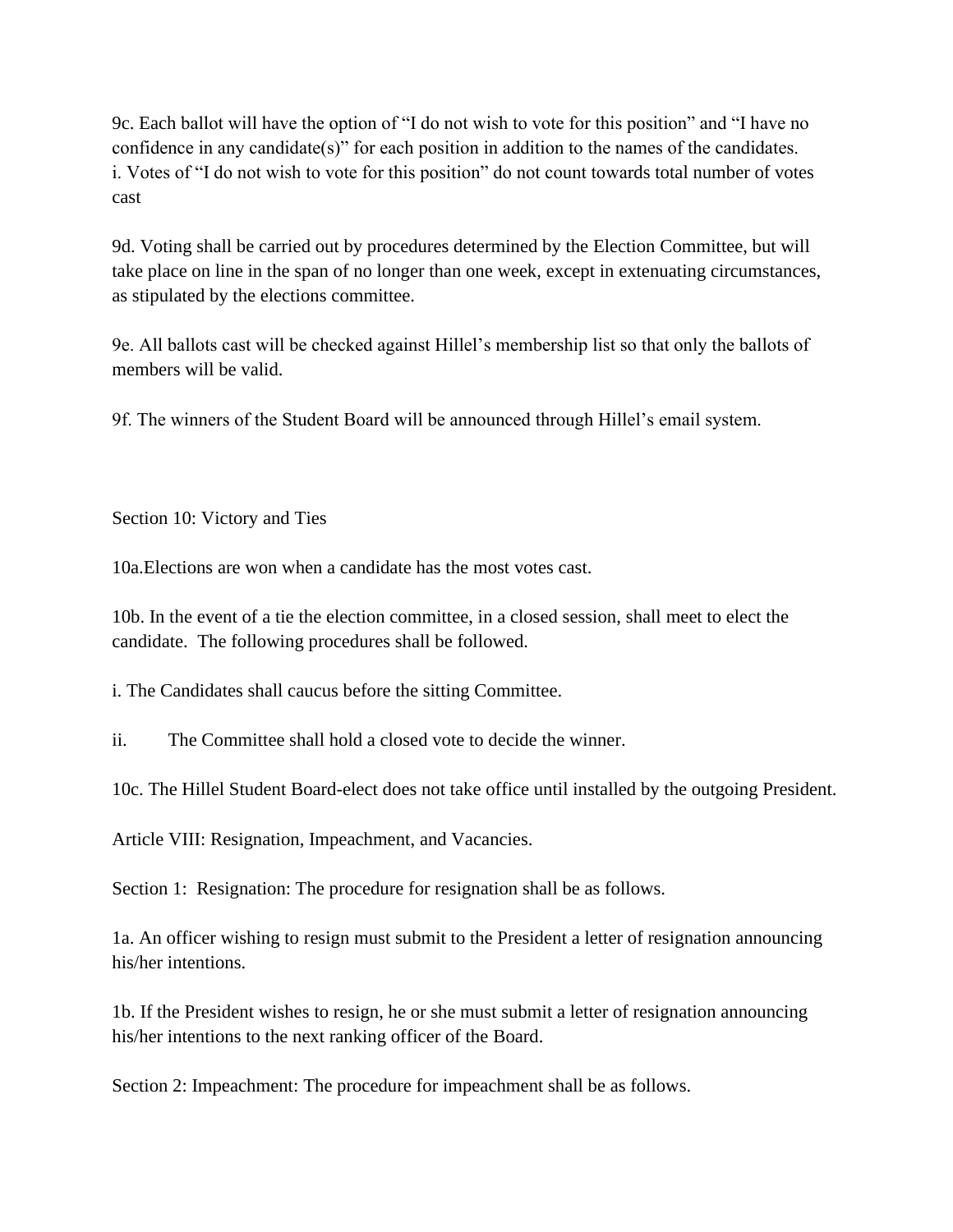2a. A board member may be impeached from office for neglecting his/her duties, not attending meetings, or inappropriate behavior of the position.

2b. Petitions for impeachment must state the complete reasons for the petition and must be signed by at least three board members.

1) The petition must be delivered to the President and then the President must inform the Student Board in one week's time.

2) If the President is the board member in question, then the petition must be delivered to the Vice President and then presented to the Student Board minus the President.

Section 3: Removal: The procedure for removal shall be as follows.

3a. The board member in question will have an opportunity to defend themselves from the charges of impeachment at a board meeting. If the board member in question so chooses the board member may submit a letter of resignation to the President.

3b. The Hillel Student Board, excluding the board member in question, shall then vote on the question of impeachment.

3c. Removal shall occur if a majority of the board membership agrees.

Section 4: Vacancies: When one or more vacancies of elected board positions occur due to resignation or removal of said board member(s) the vacancy(s) shall be filled by the according procedures:

4a. When there is a vacancy in a board member position, the President is required to announce the resignation/removal to the Student Board and general membership in one week's time. If the board member in question is the President then the next ranking officer shall handle this responsibility. The following procedure shall be used to fill a vacancy in a position.

1) The Student Board is called to nominate candidates for the vacancy.

2) All of the candidates for that position from the most recent election are notified personally by the President. General members may also submit nominations.

3) The President takes the list compiled by the Student Board (including candidates who have lost in the previous election) and the general members and notifies the nominees. If a nominee accepts, the nominee shall submit a letter of intent.

4) The voting procedure will be as follows: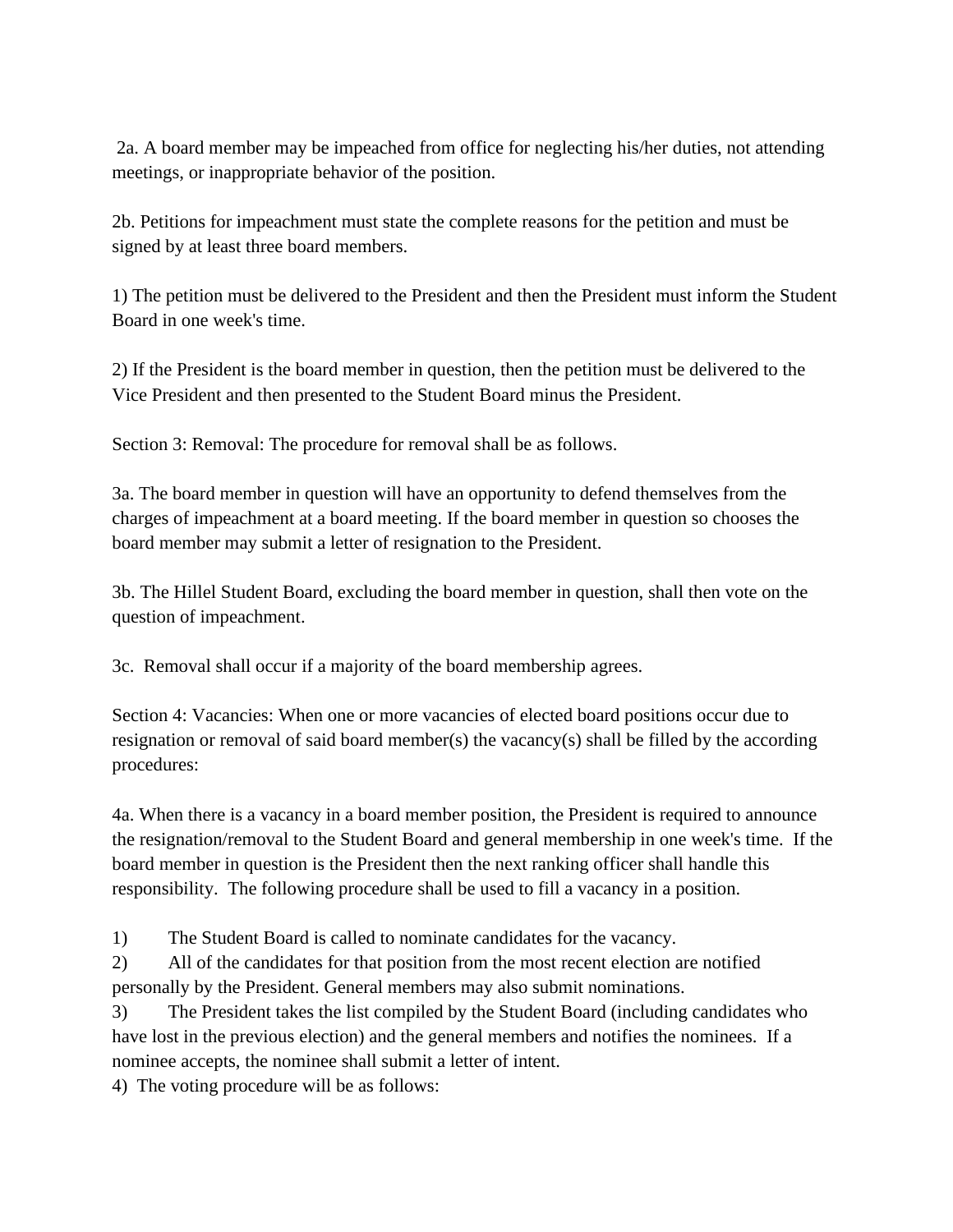i) Ballots, prepared prior to the meeting, will be passed out. The Ballots will include names of the candidates and an option of "No Confidence"

ii) A closed vote takes place.

iii) Ballots will be collected and counted by the President.

iii) A Candidate wins election to the Student Board if they win the majority of the votes cast.

5) In the case that no candidate wins a majority, a run off of the candidates will occur. The procedure for a run off shall be as follows.

i) Ballots will be passed out to the Student Board. The candidate gaining the least amount of votes, from the previous ballot, will be eliminated from the ballot.

ii) A caucus, without the candidates, will be held to discuss the qualifications of the remaining candidates. The President will run this caucus.

iii) The Student Board will vote on the remaining candidates. Ballots will be collected and counted by the President. The candidate with a majority of the votes will win the run off. If a candidate does not win a majority of votes cast, the procedure shall be repeated.

6) The President Votes may vote to either break a tie or to prevent a candidate from achieving a majority.

i) In the event that no candidate wins a majority of votes, repeat the procedure for a run off

7). The President informs the winner of the outcome of the election. The incoming board member officially takes office after the President notifies him/her of the decision.

8) The incoming board member shall meet with the outgoing board member in order to discuss issues of transitioning.

4b. If the President resigns or is removed the Vice President must then inform the Student Board in one week's time. The Vice President has the option of filling the office and resigning from the Vice-Presidency, thereby causing a vacancy in that office to be handled by same feature as above. If the Vice President chooses not to accept the offer, other board may board members may submit letters of intent to run. If another board member is selected as President, his/her previous board seat shall be filled through the vacancy process above. If no other board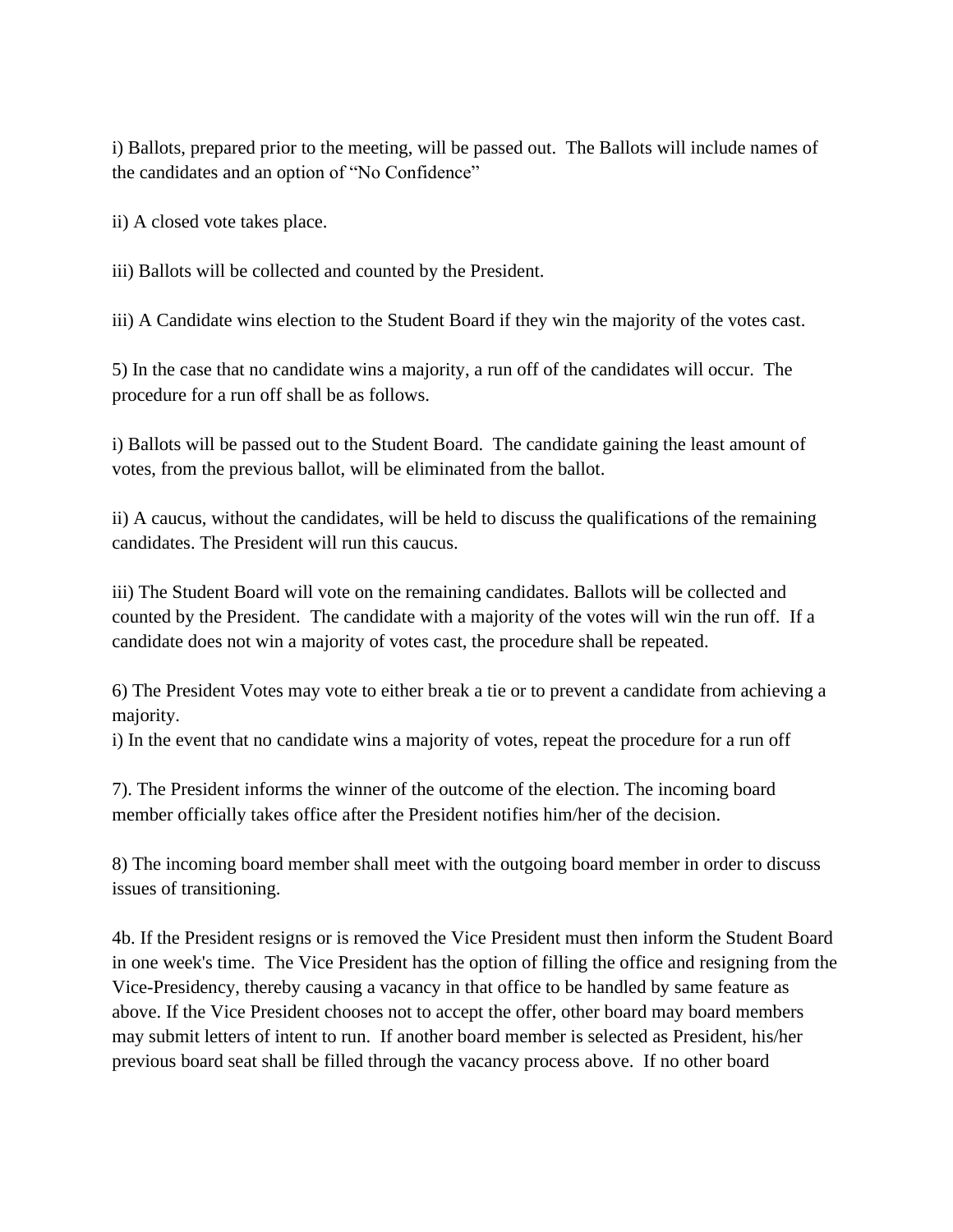members choose to run, the procedure to fill the vacancy in the office of President shall be the same as the procedure as above.

4c. If any chair position becomes vacant, it should be filled through this procedure, unless there is no acceptable candidate.

4d. In the event that there is a vacancy for a position and the only acceptable candidates who are qualified to take on the position would like to run as co-chair, an exception can be made for the positions that do not allow co-chairs, as per discretion of the student board.

# Article IX: Constitutional Amendments

Section 1: Petitions for Amendments shall be handled by the following procedure.

1a. Any student from the Hillel membership may submit a petition for amendment.

1b. The format for an amendment is as follows:

- i. The previous language from the constitution is presented.
- ii. The proposed change is presented.
- iii. The reason for the change can be articulated on the same page.

1c. Copies of the petition shall be distributed to the Student Board, and the student who proposed the amendment shall be invited to the beginning of the meeting, at which point his/her amendment will be discussed.

1d. Amendments that might significantly change how Hillel functions shall be brought to a Town Meeting for discussion prior to a vote by the student board.

1e. The members of the Student Board shall vote upon whether to approve the amendment. A 2/3 majority of the officers present need to approve the amendment before it becomes a part of the constitution.

Section 2: The most updated version of this document shall be open to all Rutgers University Students and shall be located on file at the Student Activities Center of Rutgers University, in hardcopy in the Rutgers Hillel building, on the CollegiateLink Rutgers student organization directory, and on the Rutgers Hillel Website.

2a. Any committee that receives funding from Hillel through RUSA allocations, including the religious communities, that has an active constitution or will draft one in the future, must have